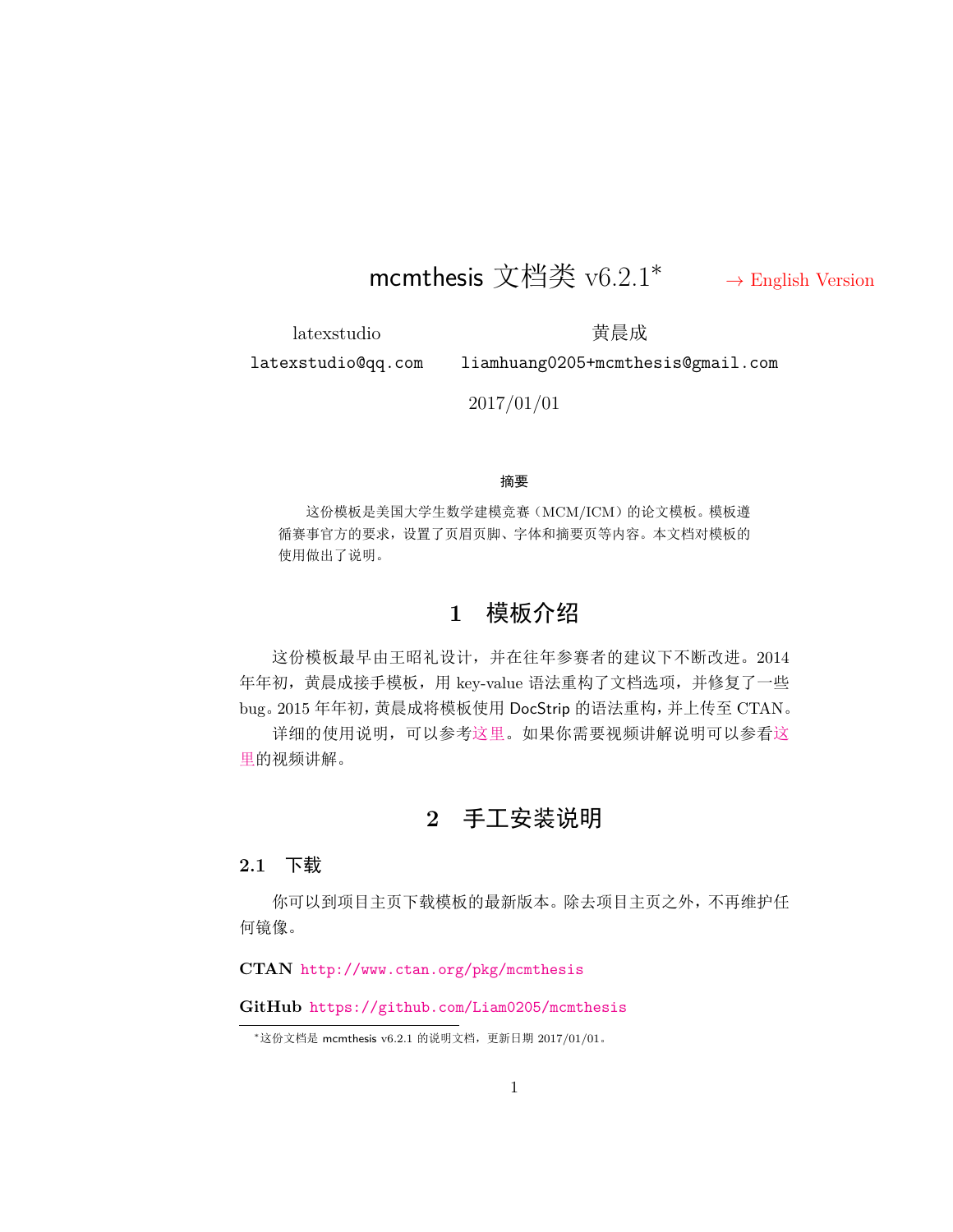此外,文档类也已上传至 CTAN,你可以在 TEX Live 等发行版的宏包管 理器中下载。

#### **2.2** 安装

我们以 SOURCE 代表你下载的源文件目录,在终端下执行以下命令。

```
cd SOURCE
xetex mcmthesis.dtx
xelatex mcmthesis.dtx
xelatex mcmthesis.dtx
xelatex mcmthesis -demo.tex
xelatex mcmthesis -demo.tex
```
你可以将生成的 mcmthesis.cls 拷贝至 TEXMF/tex/latex/mcmthesis/ 目 录, 将 mcmthesis.dtx 拷贝至 TEXMF/source/latex/mcmthesis/, 将 mcmthesis.pdf、mcmthesis-demo.tex、mcmthesis-demo.pdf、figures/ 和 code/ 拷贝至 TEXMF/doc/latex/mcmthesis/,然后在终端执行 texhash;也可以将 mcmthesis.cls 放在当前目录直接使用。

生成的 mcmthesis-demo.tex 是一个示例文件, 你可以参照这个文件来构 建你的论文;也可以直接修改这个文件。

## **3** 使用说明

#### **3.1** 依赖

mcmthesis 依赖于以下宏包,这些宏包在常见的 TFX 发行版中都已包含, 在安装使用之前,请确认你的 TpX 发行版中正确安装了这些宏包。

| xkeyval   | etoolbox | fancyhdr  | fancybox |
|-----------|----------|-----------|----------|
| ifthen    | lastpage | listings  | appendix |
| amsmath   | amssymb  | amsfonts  | amsbsy   |
| bm        | mathrsfs | latexsym  | paralist |
| longtable | multirow | hhline    | tabularx |
| ctex      | xeCJK    | C.IK      | xCJK2uni |
| tabu      | environ  | longtable | hologo   |
| array     | flafter  | pifont    | calc.    |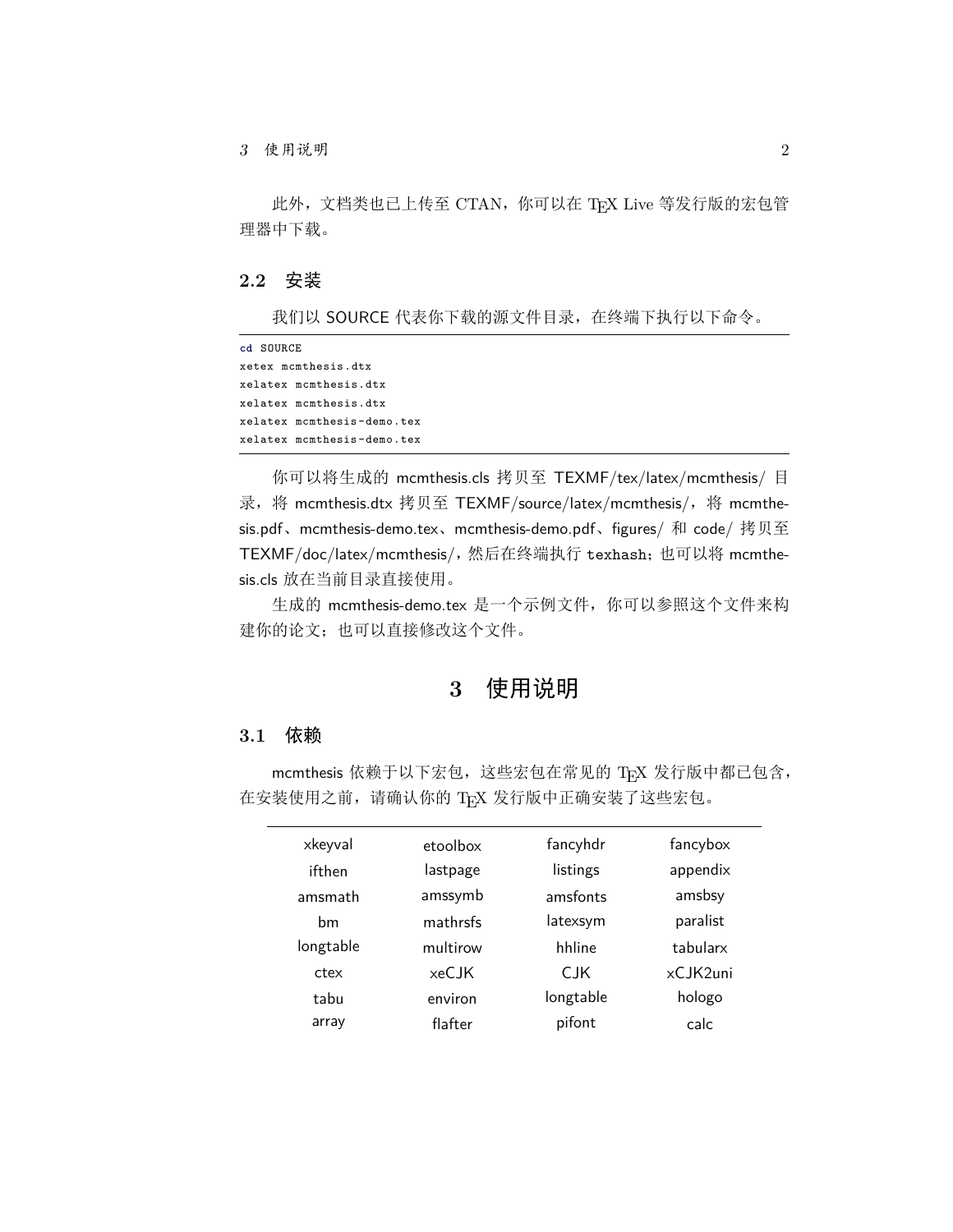| colortbl  | booktabs | geometry | fontenc  |
|-----------|----------|----------|----------|
| berasans  | hyperref | ifpdf    | ifxetex  |
| graphicx  | epstopdf | bmpsize  | xcolor   |
| longtable | tabu     | hologo   | palatino |

如果你尚未安装这些宏包,可以启动你的 TEX 发行版的宏包管理器来安 装; 或者到 <http://www.ctan.org> 上搜索下载并安装。

## **3.2** 选项

mcmthesis 定义了一些选项,用来控制模板的行为。你可以在载入文档类 的时候指定这些选项的值,例如

|           | $\dot{\text{documentclass}}$ [tcn = 12345, problem = B, titlepage = false]{mcmthesis} |
|-----------|---------------------------------------------------------------------------------------|
| \mcmsetup | 你也可以使用 \mcmsetup{(key-value 列表)} 来指定这些值, 例如                                           |
|           | \documentclass{mcmthesis}<br>\mcmsetup{tcn = 12345, problem = B, titlepage = false}   |
|           | 两种做法效果等同。<br>当前, mcmthesis 有八个选项:                                                     |
|           | CTeX 兼容选项, 默认关闭。当使用 2.9.2.164 版本的 CTeX 套装时请打开。                                        |
|           | tcn 队伍控制号码, 接受一个字符串作为值; 输入的值将显示在摘要页上和每<br>一页的页眉上: 默认为 0000。                           |
|           | problem 选题,接受一个字符串作为值; 输入的值将显示在摘要页上; 默认<br>为A。                                        |
|           | sheet 布尔值; 为真时将输出摘要页, 否则不输出; 默认为 true。                                                |
|           | titleinsheet 布尔值;为真时将在摘要页输出标题,否则不输出;默认为 false。                                        |
|           | keywordsinsheet 布尔值; 为真时将在摘要页输出关键字, 否则不输出; 默<br>认为 false。                             |
|           | titlepage 布尔值; 为真时将输出标题页, 否则不输出; 默认为 true。                                            |
|           | abstract 布尔值; 为真时将在标题页输出摘要和关键词, 否则不输出; 默认<br>值为 true。                                 |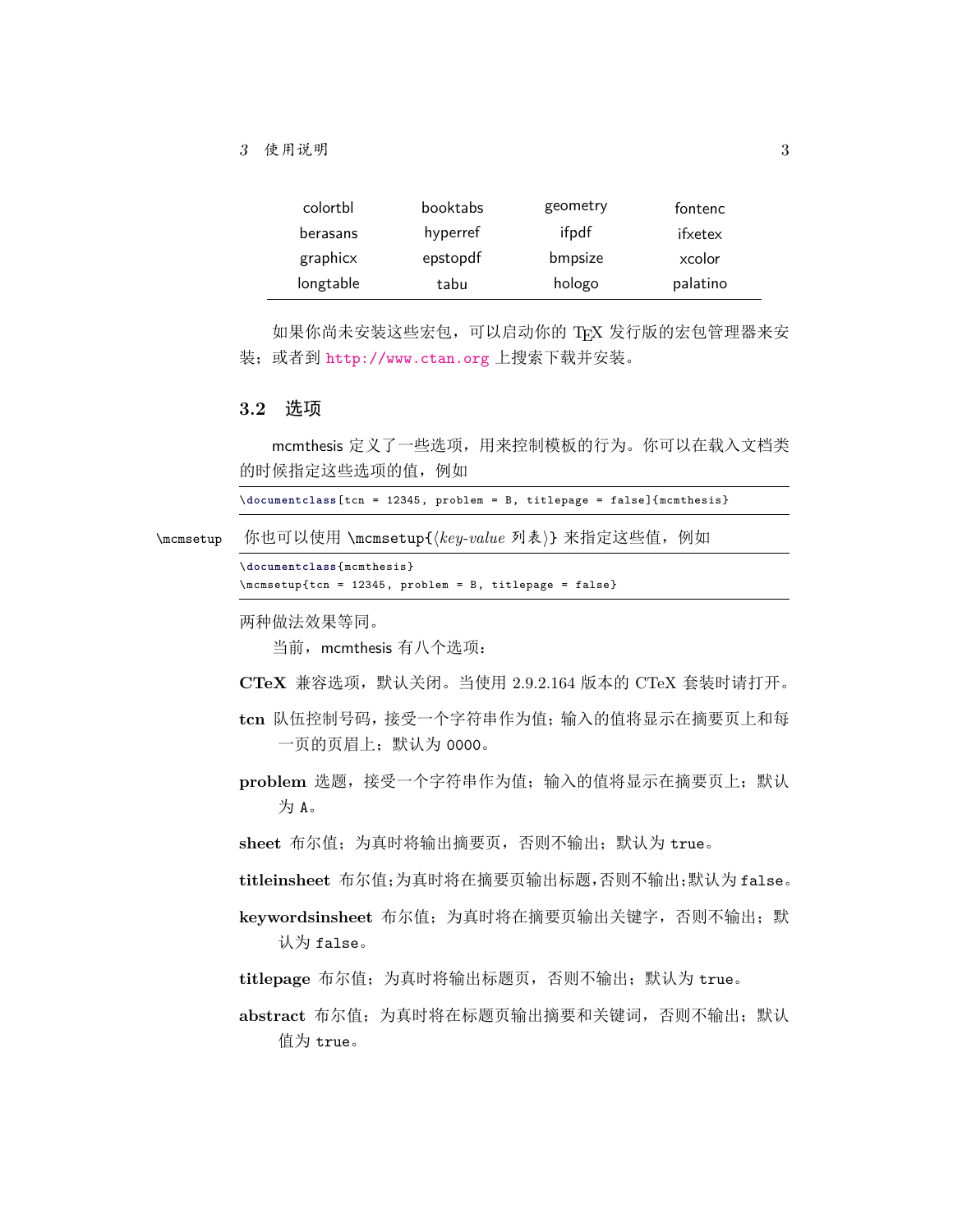注意, titleinsheet 和 keywordsinsheet 的效果受 sheet 的影响。若 sheet = false,则不论前二者的真假,均不会在摘要页上输出标题和/或关键 字。另一方面,若 sheet = true,则摘要部分总是会出现在摘要页。abstract 与 titlepage 选项的关系于前述类似。

#### **3.3** 题号

\problem 除了使用 \mcmsetup 来指定题号,你还可以使用 \problem{*⟨*题号*⟩*} 命令 来选择题号。后一种方式是为了兼容而提供的,不推荐使用。

#### **3.4** 环境

abstract mcmthesis 重新定义了 abstract 环境,并且定义了 keywords 环境。需要注 keywords 意的是,他们的行为和 IATFX 标准的 \title 命令类似——在使用的时候, 只 是记录内容,而并不输出内容;内容的实际输出要等到 \maketitle 命令。

#### **3.5** 摘要页头部设置

\headset MCM/ICM 的主办方经常变动摘要页头部的年份及赛事名称说明的格式, 可谓岁岁年年各不同。因此,模板很难保证这部分的格式与当年的要求完全一 致,故而给出一个易于修改的接口。例如:

\**renewcommand**{\headset}{{\**Large**\**the**\**year**}\\MCM/ICM\\Summary Sheet}

将会输出:

#### **2017**

## **MCM/ICM Summary Sheet**

### **3.6** 编译方式

模板支持多种编译方式:

- XqLATqX 这是推荐的方式;
- $pdfMFX;$
- $IATFX + DVIPDFMx.$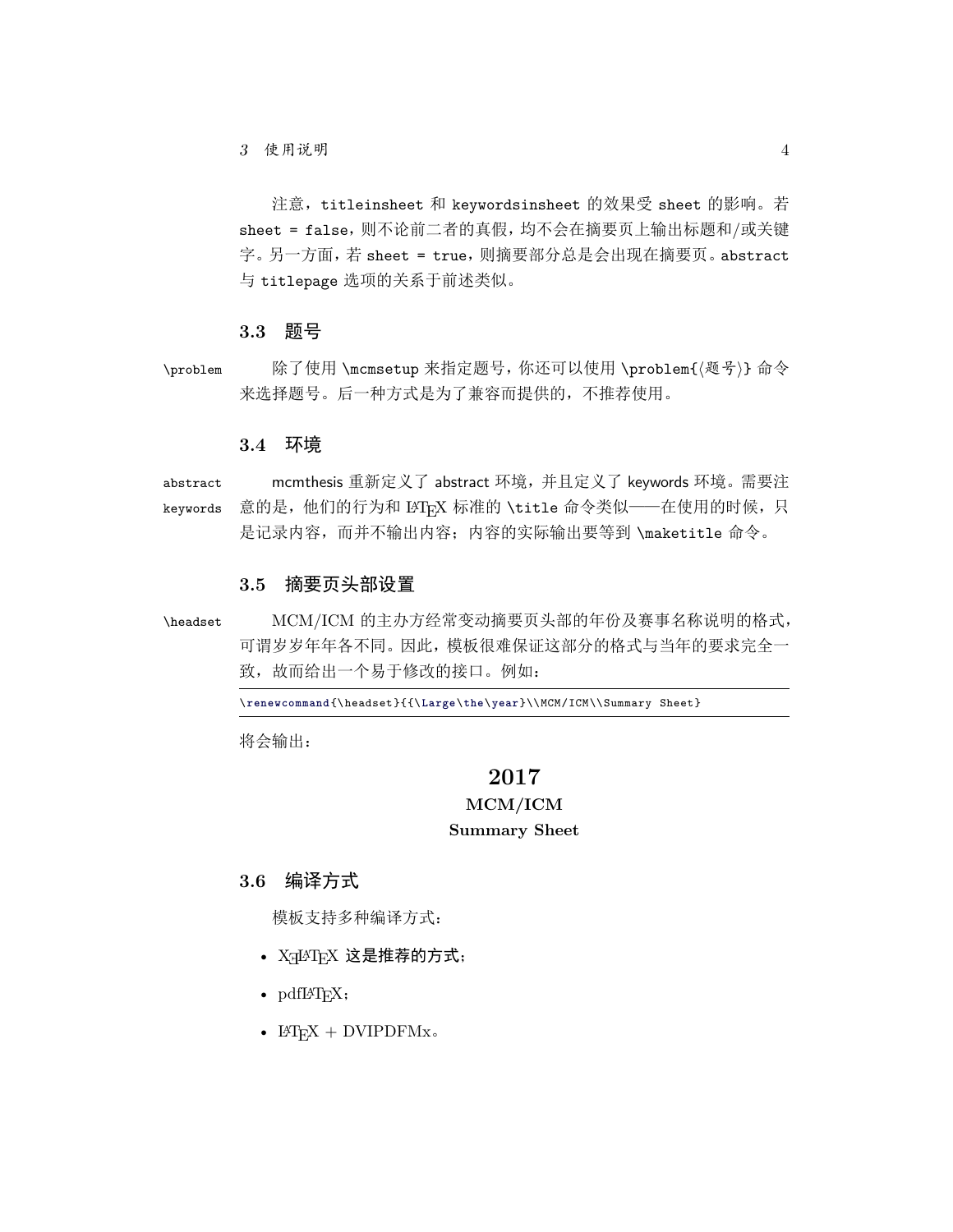#### **3.7** 中文支持

由于 MCM/ICM 要求以英文写作, 所以模板没有内建的中文支持。如果 你在文章中需要使用个别中文字符,可以自行使用合适中文支持方式。例如, 使用 CTeX 宏集:

\**usepackage**[UTF8, nocap]{ctex}

## **4** 版本历史

- **5.1.0a** 首次上传到 CTAN。
- **5.1.0b** 修复 CheckSum 和一些拼写错误。
- **5.1.0c** 新增 titleinsheet 等选项。
- **5.1.0d** 修改 problem 的定义方式,定义 \mcmsetup{*⟨key-val* 列表*⟩*} 以修改选 项,调高了摘要页表格的位置,修复摘要页和标题页页码的问题,修复 标题、摘要和关键字过长时分行、分页的问题。
- **5.1.0e** 重新定义摘要页顶部的表格,以符合赛事主办方 COMAP 的最新版的 摘要页。
- **5.1.0f** 取消 TCN 和选题的红色标记。
- **6.0** 微调输出格式,新增选项 CTeX 以兼容 2.9.2.164 版本的 CTeX 套装。
- **6.1** 修复问题。
- **6.2** 可定制的 headset.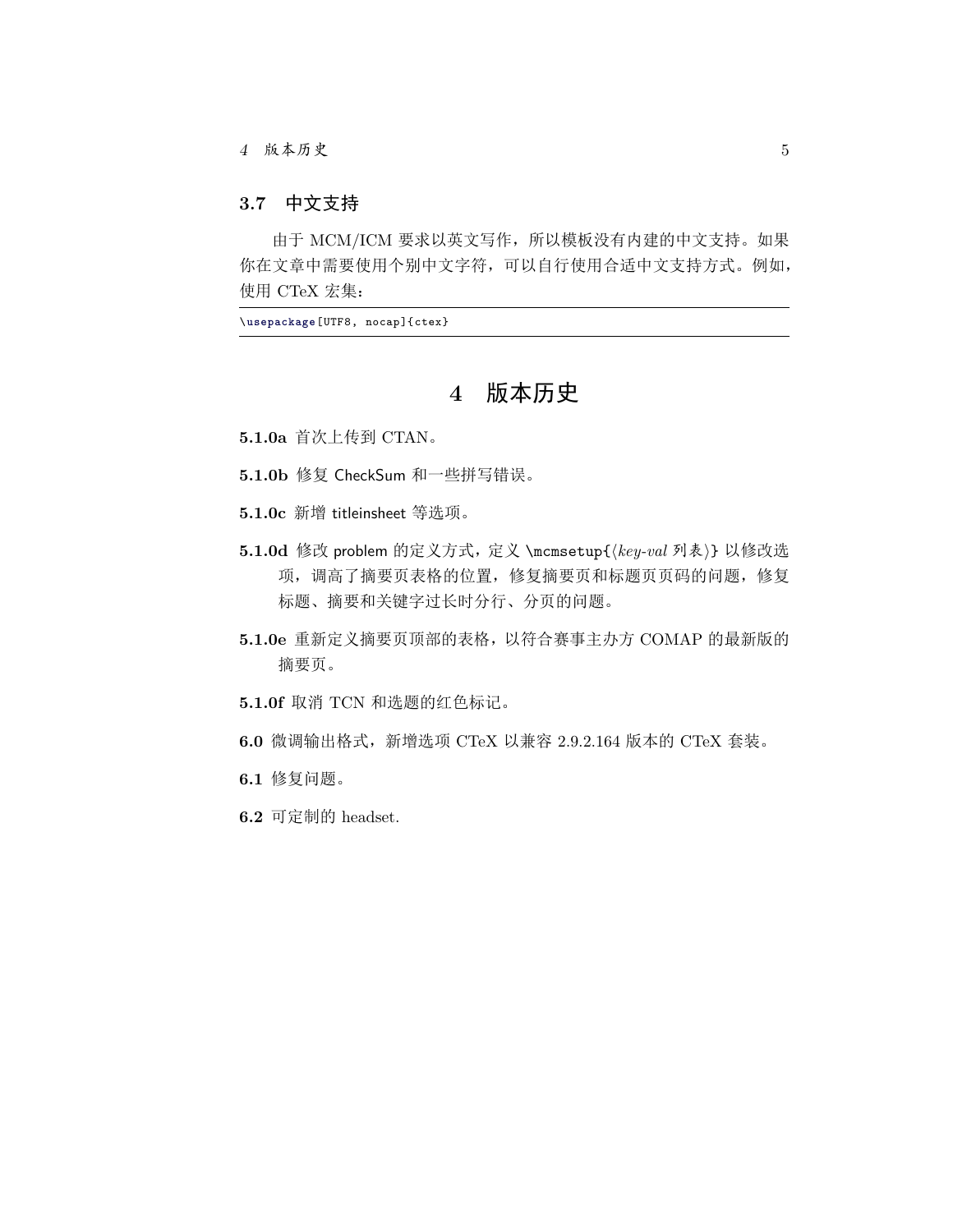#### The mcmthesis class v6.2.1*∗ →* [中文版](#page-0-0)

<span id="page-5-0"></span>latexstudio latexstudio@qq.com

Liam Huang liamhuang0205+mcmthesis@gmail.com

2017/01/01

#### **Abstract**

This template is designed for MCM/ICM. The template configured fonts, header and footer and summary sheet style, accroding to the requirements of COMAP. This document desicribes the template.

## **5 Introduction**

This template was designed by Zhaoli Wang first, and was improved by him following the suggestions from contest takers. In the beginning of the year 2014, Liam Huang redesigned it, by using key-value syntax, and fixed known bugs. Liam reimplemented it at the begining of the year 2015, by DocStrip, and uploaded it to CTAN.

## **6 Installation Guide**

#### **6.1 Download**

You could find the latest version of this template at the project homepage. We will not maintain any other mirror.

**CTAN** <http://www.ctan.org/pkg/mcmthesis>

**GitHub** <https://github.com/Liam0205/mcmthesis>

*<sup>∗</sup>*This Document corresponds to mcmthesis v6.2.1, dated 2017/01/01.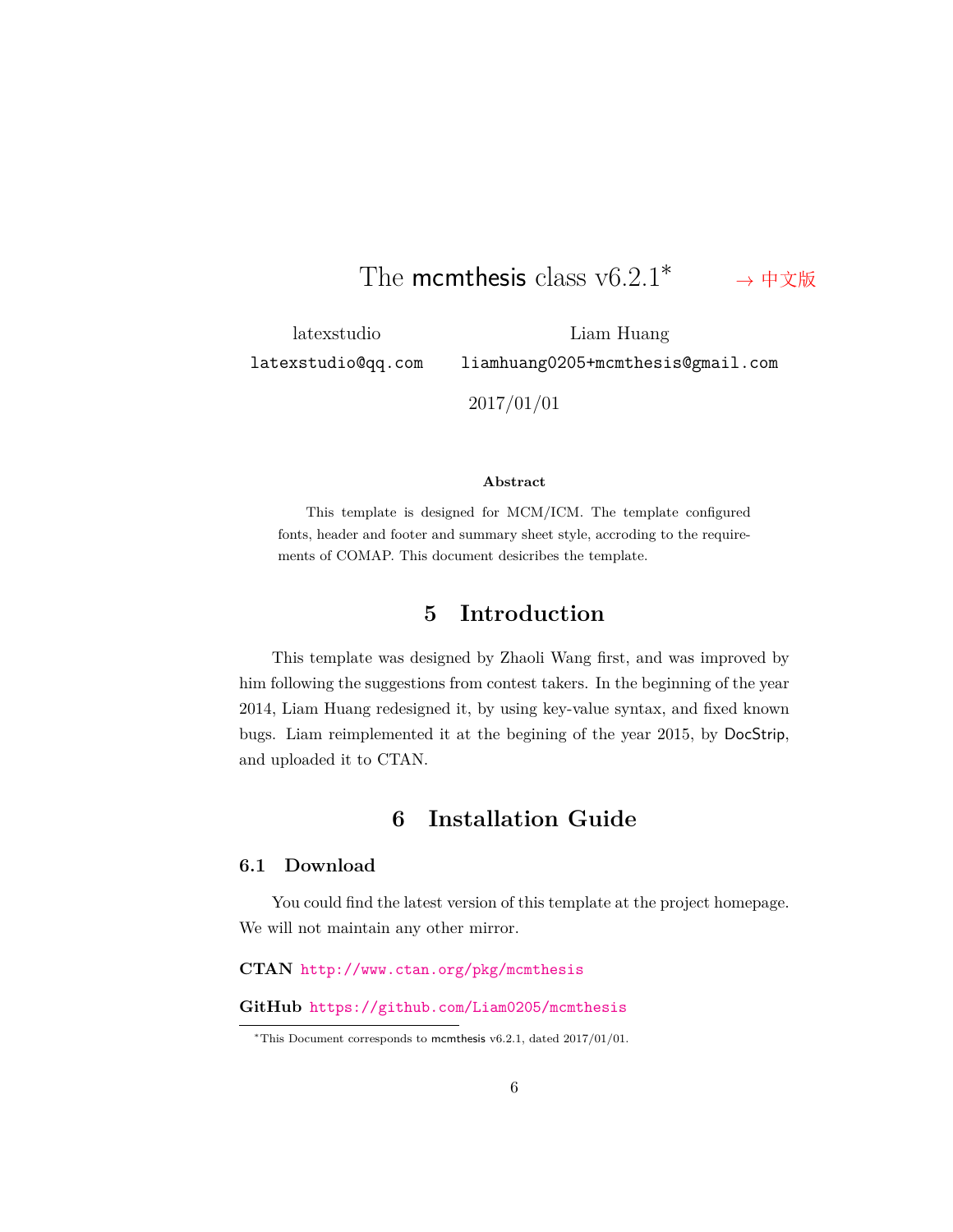#### *7 USAGE* 7

Moreover, this template had been uploaded to CTAN, so that it could be managed by the package manager of your distribution, such as TEX Live.

#### **6.2 Installation**

We denote SOURCE as the folder, who contains the file you've just downloaded. Execute these command in the terminal.

**cd** SOURCE xetex mcmthesis.dtx xelatex mcmthesis.dtx xelatex mcmthesis.dtx xelatex mcmthesis -demo.tex xelatex mcmthesis -demo.tex

To finish the installation, you could copy mcmthesis.cls to TEXMF/tex/latex/mcmthesis/, copy mcmthesis.dtx to TEXMF/source/latex/mcmthesis/, copy mcmthesis.pdf, mcmthesis-demo.tex, mcmthesis-demo.pdf, figures/ and code/ to TEXMF/doc/latex/mcmthesis/, and then run texhash in your terminal; you could also put mcmthesis.cls in the same folder of the master file.

mcmthesis-demo.tex is a generated demo file, you could write the manuscript of you paper by mimicing this file; you may also modify this file to build your paper.

## **7 Usage**

#### **7.1 Dependence**

The mcmthesis class depends on the following pakcages. These packages has been installed in common TFX distribution. Before installation, please make sure that you have installed these packages correctly.

| xkeyval   | etoolbox | fancyhdr | fancybox |
|-----------|----------|----------|----------|
| ifthen    | lastpage | listings | appendix |
| amsmath   | amssymb  | amsfonts | amsbsy   |
| bm        | mathrsfs | latexsym | paralist |
| longtable | multirow | hhline   | tabularx |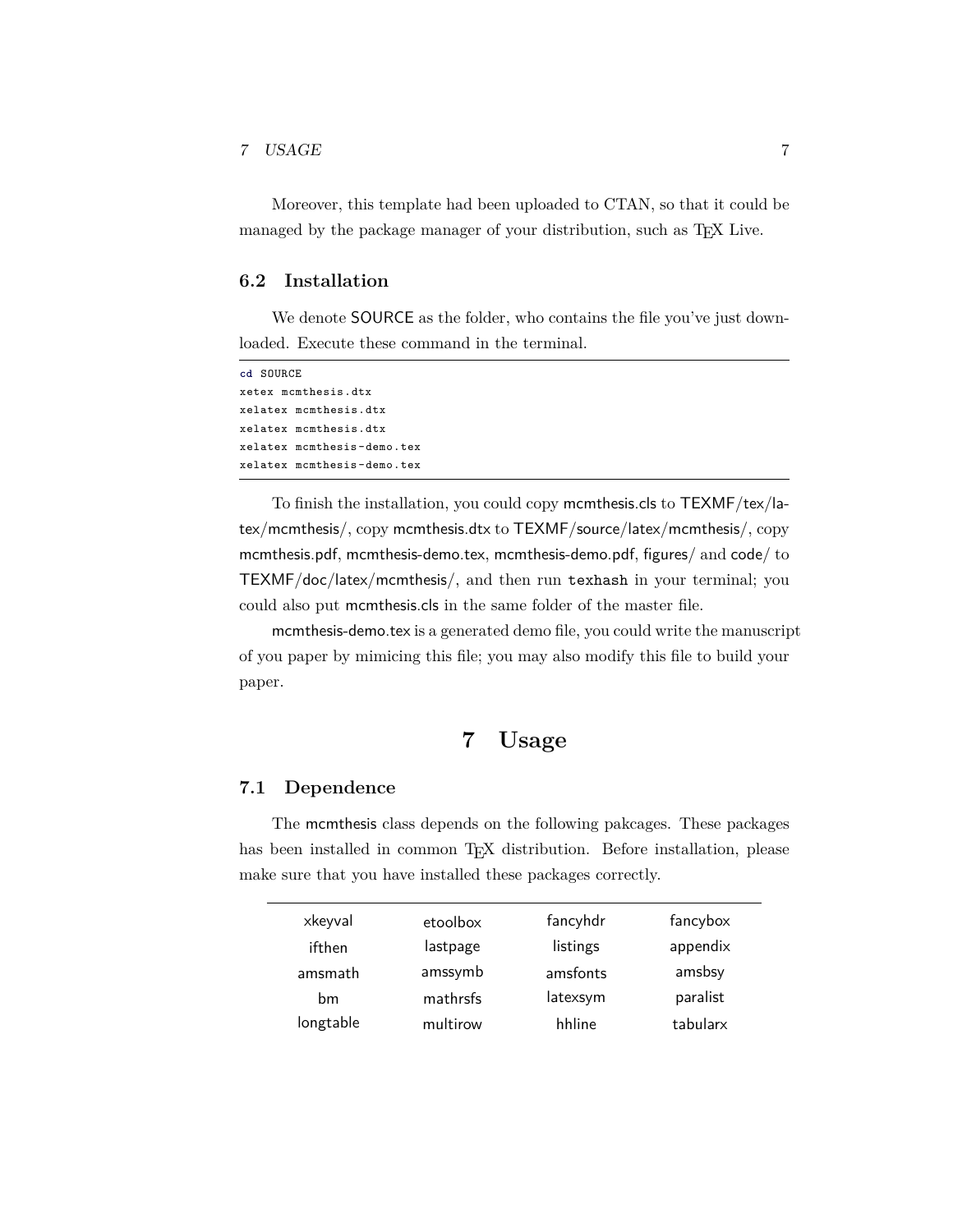| ctex      | xeCJK           | <b>CJK</b> | xCJK2uni |
|-----------|-----------------|------------|----------|
| tabu      | environ         | longtable  | hologo   |
| array     | flafter         | pifont     | calc     |
| colorthl  | <b>booktabs</b> | geometry   | fontenc  |
| berasans  | hyperref        | ifpdf      | ifxetex  |
| graphicx  | epstopdf        | bmpsize    | xcolor   |
| longtable | tabu            | hologo     | palatino |

If you haven't install these packages, you could execute the package manager of your distribution and install them; you could also download them from <http://www.ctan.org>.

#### **7.2 Options**

mcmthesis defined serval options to control the behaviour of the template. You could specify these options while loading the class.

\**documentclass**[tcn = 12345, problem = B, titlepage = false]{mcmthesis}

```
\mcmsetup You may also use the command \mcmsetup{\{key-value list\} to specify them.
```

```
\documentclass{mcmthesis}
\mcmsetup{tcn = 12345, problem = B, titlepage = false}
```
The two methods share the same effect.

mcmthesis has seven options.

- **tcn** The team control number, recieves a string as value; this value will be displayed on summary sheet and every page's header. The default value is 0000.
- **problem** The question, recieves a string as value; this value will be displayed on summary sheet. The default value is A.
- **sheet** Bool, true to print the summary sheet, default is true.
- **titleinsheet** Bool, true to print the title in the summary sheet, default is false.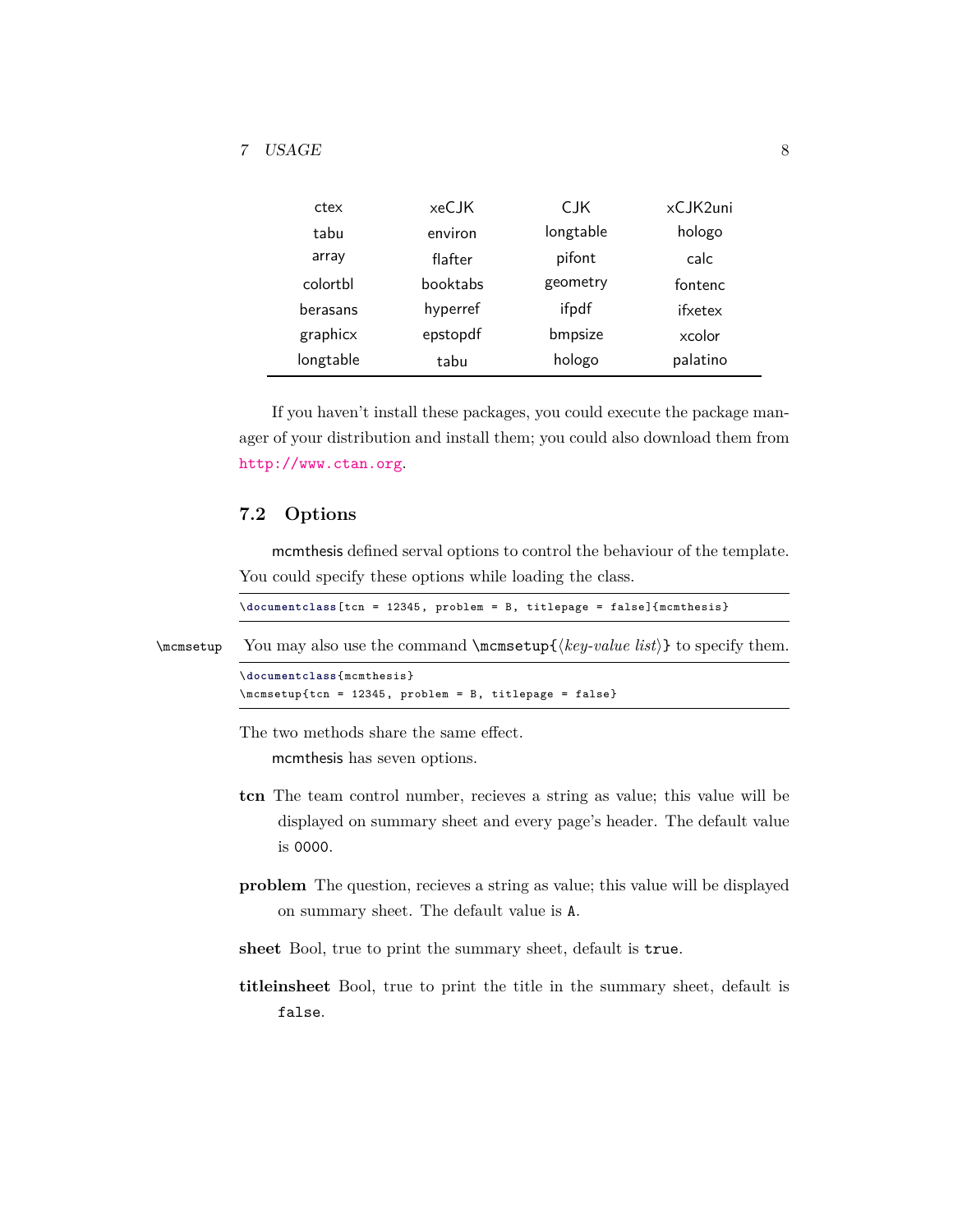**keywordsinsheet** Bool, true to print keywords in the summary sheet, default is false.

**titlepage** Bool, true to print the titlepage, default is true.

**abstract** Bool, true to print the abstract on the titlepage, default is true.

Note that the effect of titleinsheet and keywordsinsheet are under the control of the option sheet, that is, if sheet is set to false, title and/or keywords will not be printed on the summary sheet, whatever the value of these two options are. On the other hand, the abstract will always be printed on the summary sheet, if the sheet is set to true. The relationship between abstract and titlepage is similar to that just mentioned.

#### **7.3 Question**

\problem Besides using \mcmsetup to choose question, you could also use \problem{*⟨Question⟩*} to do this. However, the later one is here just because of backward compatibility, and is not recommended any longer.

#### **7.4 Environment**

abstract mcmthesis redefined the abstract environment, and defined a new envikeywords ronment named keywords. Note that these two environments behave like the standard \title — they will not print any contents to the PDF file when they are used but just record them; the output task belongs to \maketitle.

#### **7.5 The headset of the Summary Sheet**

\headset Due to the frequent change of the headset's style of the Summary Sheet from the host of MCM/ICM, it's difficult for me to keep in with. Hence, a easy-to-modified interfaced is designed. Let's see an succinct example:

```
\renewcommand{\headset}{{\Large\the\year}\\MCM/ICM\\Summary Sheet}
```
while the output is:

**2017 MCM/ICM**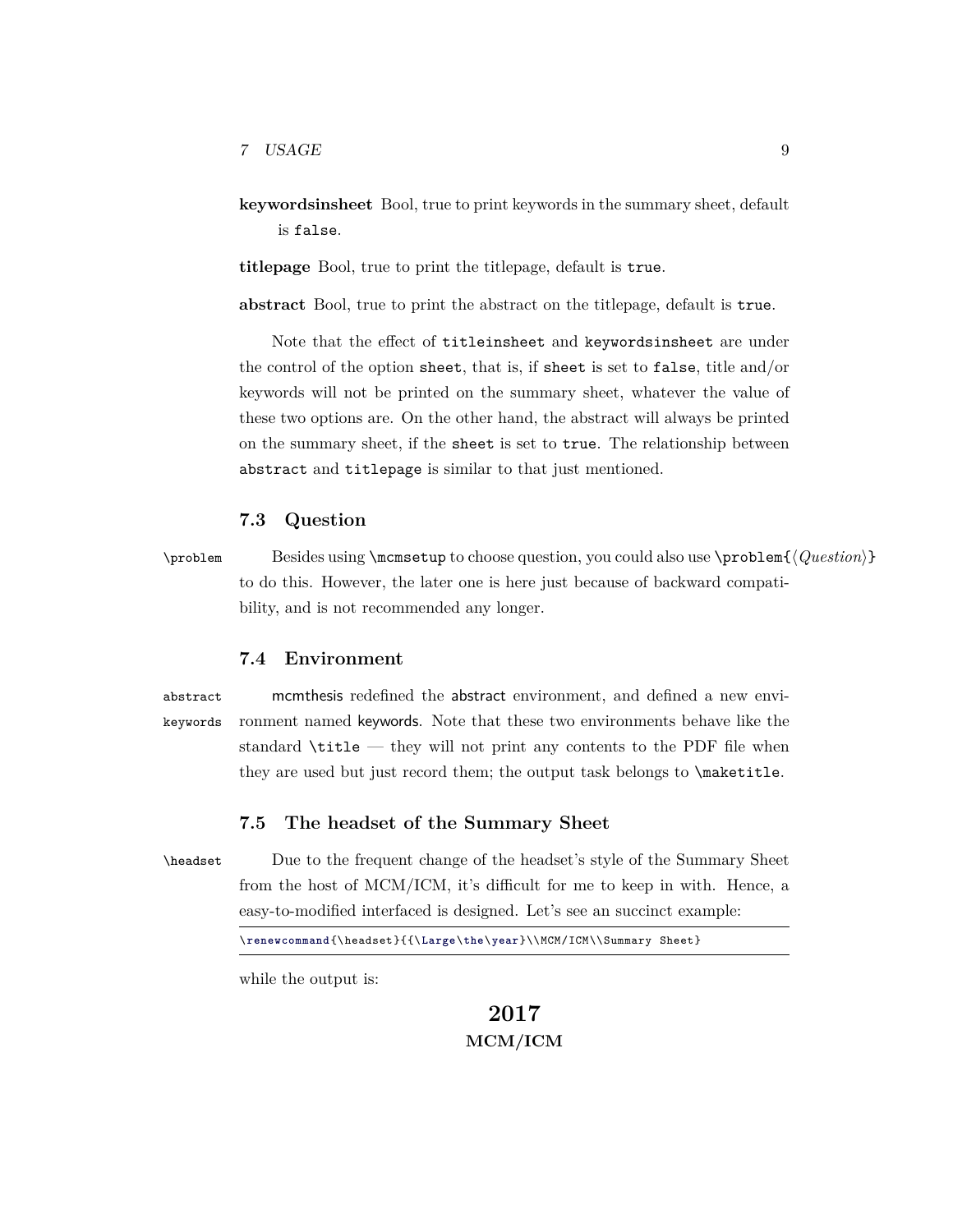#### **Summary Sheet**

#### **7.6 Compilation Workflow**

The template supports various kinds of compilation workflow:

- XƎLATEX (**recommend**);
- $pdfIATFX;$
- $L^{\text{AT}}E^X$  + DVIPDFMx.

## **8 History**

- **5.1.0a** First release to CTAN.
- **5.1.0b** Fix the bug of CheckSum and typos.
- **5.1.0c** Import options, such as titleinsheet.
- **5.1.0d** Change the way to define problem, create \mcmsetup{*⟨key-val list⟩*} to modify the option, slightly lift the table on the summary sheet, fix the bug of page number and fix the bug of title, abstract and keywords.
- **5.1.0e** Redefine the table at the top of the summary sheet to match the latest summary sheet from COMAP, the maker of the contest.
- **5.1.0f** Cancle the red emphasizing of tcn and problem mark in the table at the topo of the summary sheet.
- **6.0** Change the output style slightly.
- **6.1** Bugfix.
- **6.2** Making headset of the Summary Sheet modifible.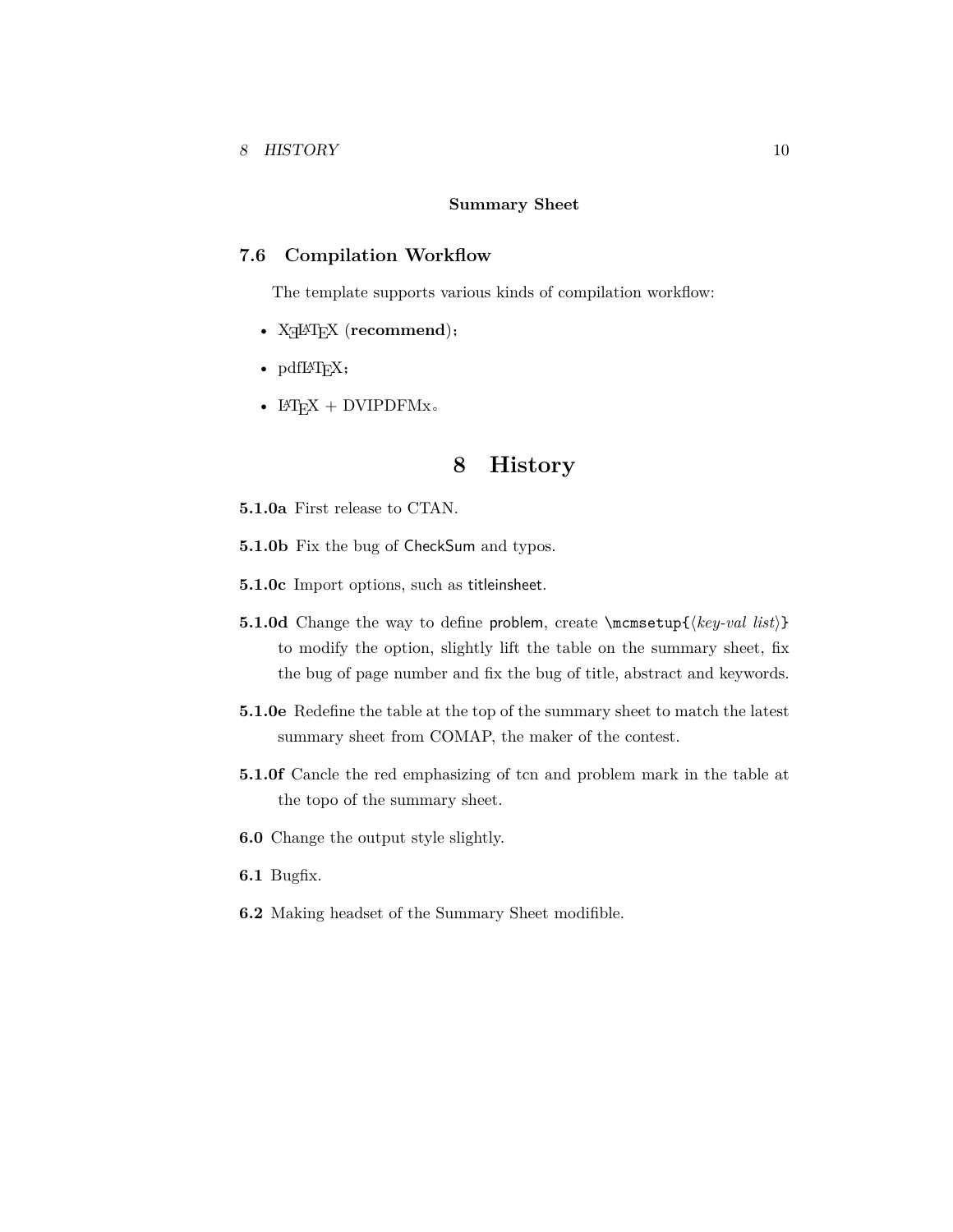## **9 The Implementation**

#### **9.1 Basic Information**

```
1 ⟨∗class⟩
```

```
2 \NeedsTeXFormat{LaTeX2e}[1999/12/01]
```

```
3 \ProvidesClass{mcmthesis}
```

```
4 [2017/01/01 v6.2.1 The Thesis Template Designed For MCM/ICM]
```
\typeout{The Thesis Template Designed For MCM/ICM}

```
6 \def\MCMversion{v6.2.1}
```
#### **9.2 Options**

Loading xkeyval and etoolbox to handle key-value options.

```
7 \RequirePackage{xkeyval}
```

```
8 \RequirePackage{etoolbox}
```
Declaring options.

```
9 \define@boolkey{MCM}[MCM@opt@]{CTeX}[false]{}
10 \define@boolkey{MCM}[MCM@opt@]{titlepage}[true]{}
11 \define@boolkey{MCM}[MCM@opt@]{abstract}[true]{}
12 \define@boolkey{MCM}[MCM@opt@]{sheet}[true]{}
13 \define@boolkey{MCM}[MCM@opt@]{titleinsheet}[false]{}
14 \define@boolkey{MCM}[MCM@opt@]{keywordsinsheet}[false]{}
15 \define@cmdkeys{MCM}[MCM@opt@]{tcn,problem}
16 \define@key{MCM}{tcn}[0000]{\gdef\MCM@opt@tcn{#1}}
17 \define@key{MCM}{problem}[A]{\gdef\MCM@opt@problem{#1}}
18 \setkeys{MCM}{tcn=0000,problem=B}
19
20 \define@key{mcmthesis.cls}{tcn}[0000]{\gdef\MCM@opt@tcn{#1}}
21 \define@key{mcmthesis.cls}{problem}[A]{\gdef\MCM@opt@problem{#1}}
22 \define@boolkey{mcmthesis.cls}[MCM@opt@]{titlepage}{}
23 \define@boolkey{mcmthesis.cls}[MCM@opt@]{abstract}{}
24 \define@boolkey{mcmthesis.cls}[MCM@opt@]{sheet}{}
25 \define@boolkey{mcmthesis.cls}[MCM@opt@]{titleinsheet}{}
26 \define@boolkey{mcmthesis.cls}[MCM@opt@]{keywordsinsheet}{}
27 \MCM@opt@sheettrue
28 \MCM@opt@titlepagetrue
29 \MCM@opt@titleinsheetfalse
```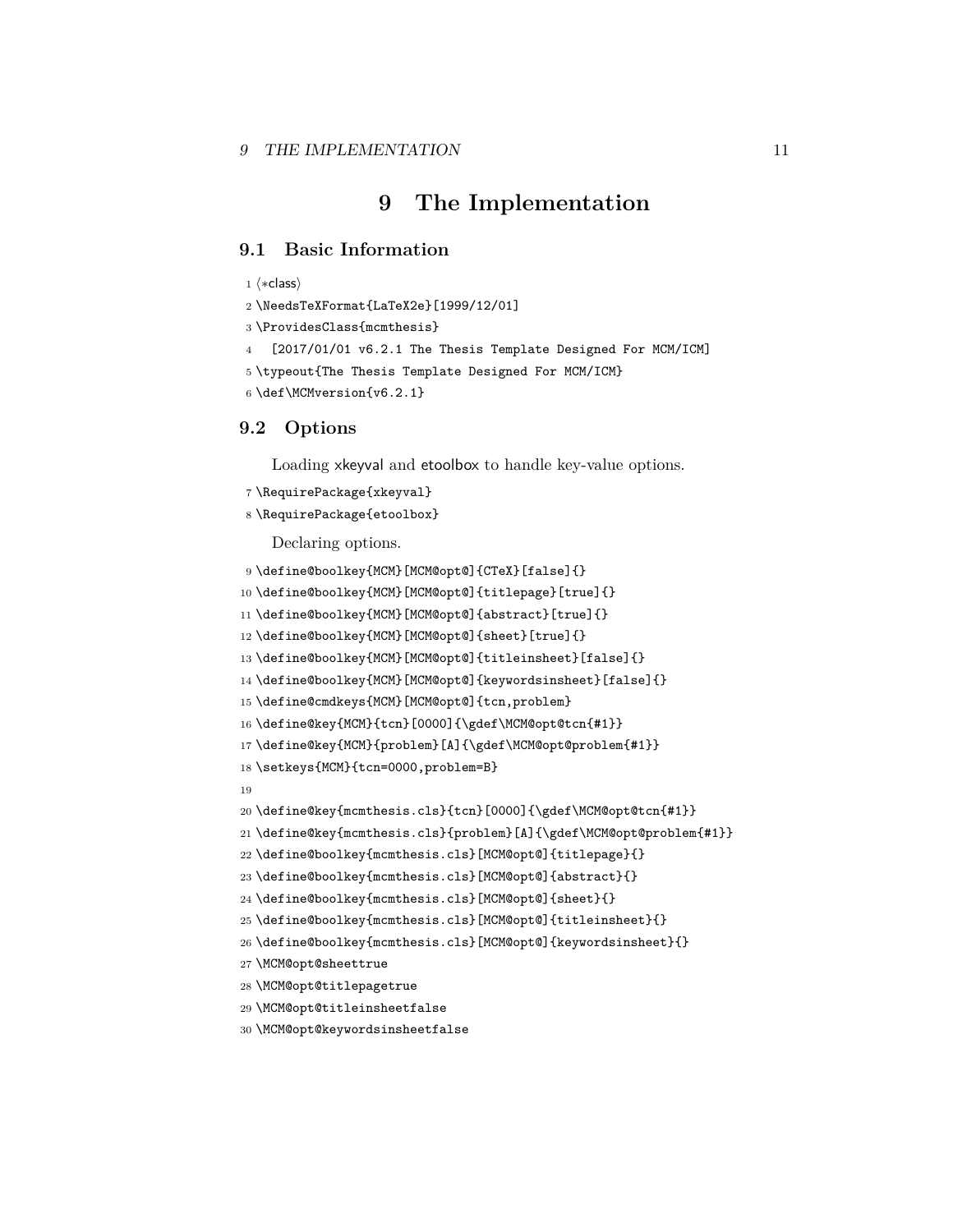#### *9 THE IMPLEMENTATION* 12

\MCM@opt@abstracttrue

#### \mcmsetup

```
32 \newcommand{\mcmsetup}[1]{\setkeys{MCM}{#1}}
```
Processing options.

#### \ProcessOptionsX\relax

Loading document class.

#### \LoadClass[a4paper, 11pt]{article}

User interface.

```
35 \newcommand{\team}{Team \#\ \MCM@opt@tcn}
```
#### **9.3 Loading Packages**

```
36 \RequirePackage{fancyhdr, fancybox}
37 \RequirePackage{ifthen}
38 \RequirePackage{lastpage}
39 \RequirePackage{listings}
40 \RequirePackage[toc, page, title, titletoc, header]{appendix}
41 \RequirePackage{paralist}
42 \RequirePackage{amsthm, amsfonts}
43 \RequirePackage{amsmath, bm}
44 \RequirePackage{amssymb, mathrsfs}
45 \RequirePackage{latexsym}
46 \RequirePackage{longtable, multirow, hhline, tabularx, array}
47 \RequirePackage{flafter}
48 \RequirePackage{pifont, calc}
49 \RequirePackage{colortbl, booktabs}
50 \RequirePackage{geometry}
51 \RequirePackage[T1]{fontenc}
52 \RequirePackage[scaled]{berasans}
53 \RequirePackage{hyperref}
54 \RequirePackage{ifpdf, ifxetex}
55 \ifMCM@opt@CTeX
56 \else
57 \RequirePackage{environ}
```
\fi

Loading graphicx and its relations after checking drivers.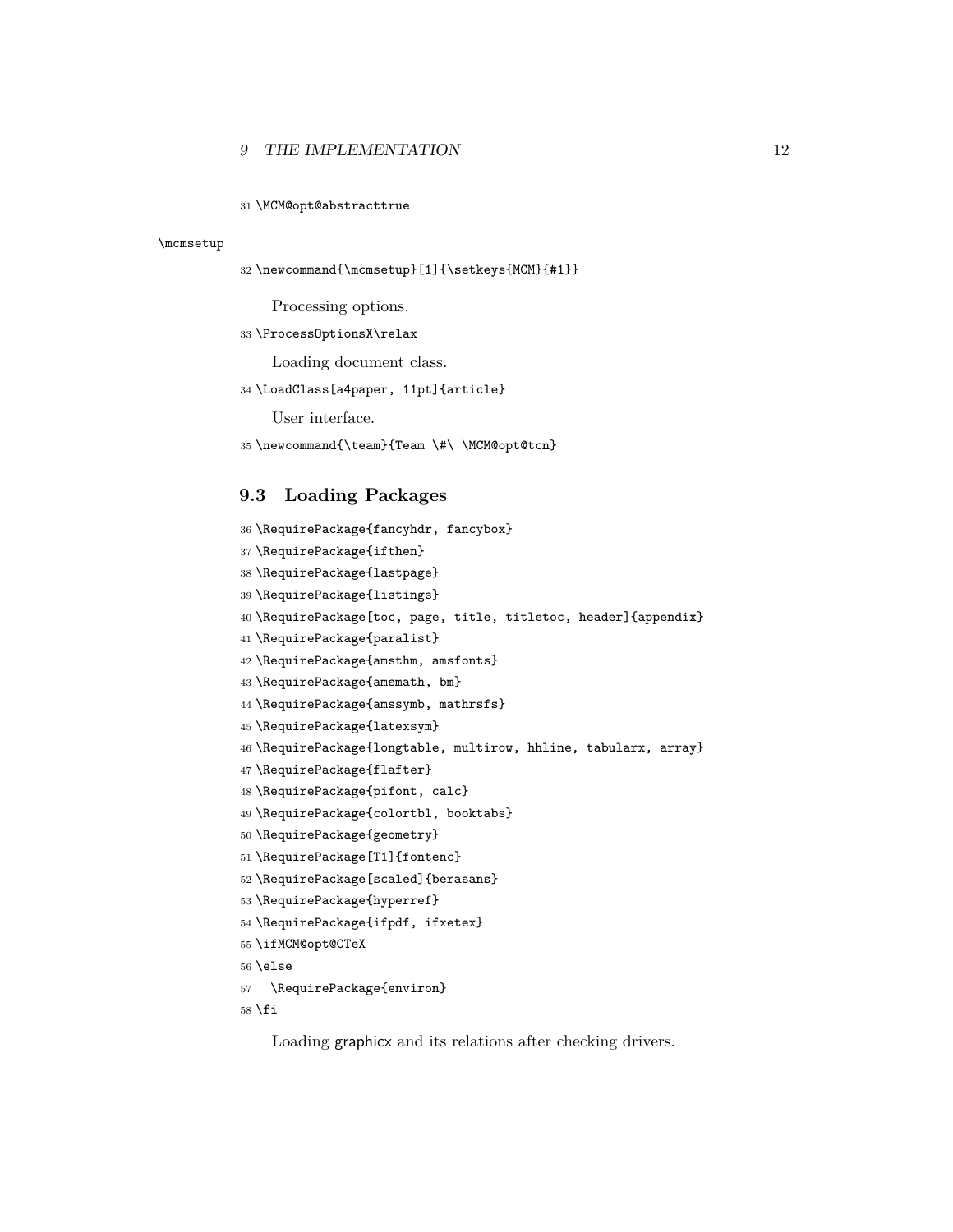```
59 \ifpdf
```
60 \RequirePackage{graphicx}

61 \RequirePackage{epstopdf}

62 \else

```
63 \ifxetex
```

```
64 \RequirePackage{graphicx}
```

```
65 \else
```
66 \RequirePackage[dvipdfmx]{graphicx}

```
67 \RequirePackage{bmpsize}
```
68  $\overline{f}$ 

69 \fi

70 \RequirePackage{xcolor}

#### **9.4 hyperref Settings**

71 \ifpdf 72 \hypersetup{hidelinks} 73 \else 74 \ifxetex 75 \hypersetup{hidelinks} 76 \else 77 \hypersetup{dvipdfm, hidelinks} 78  $\forall$ fi 79  $\fi$ 

### **9.5 Page Layout**

Setting paper size and margin sep.

```
80 \geometry{a4paper, margin = 1.2in}
```
Making the footer and header.

```
81 \pagestyle{fancy}
82 \fancyhf{}
83\lhead{\small\sffamily \team}
84 \rhead{\small\sffamily Page \thepage\ of \pageref{LastPage}}
    Setting \parskip.
```
85 \setlength\parskip{.5\baselineskip}

### **9.6 Redefining TOC**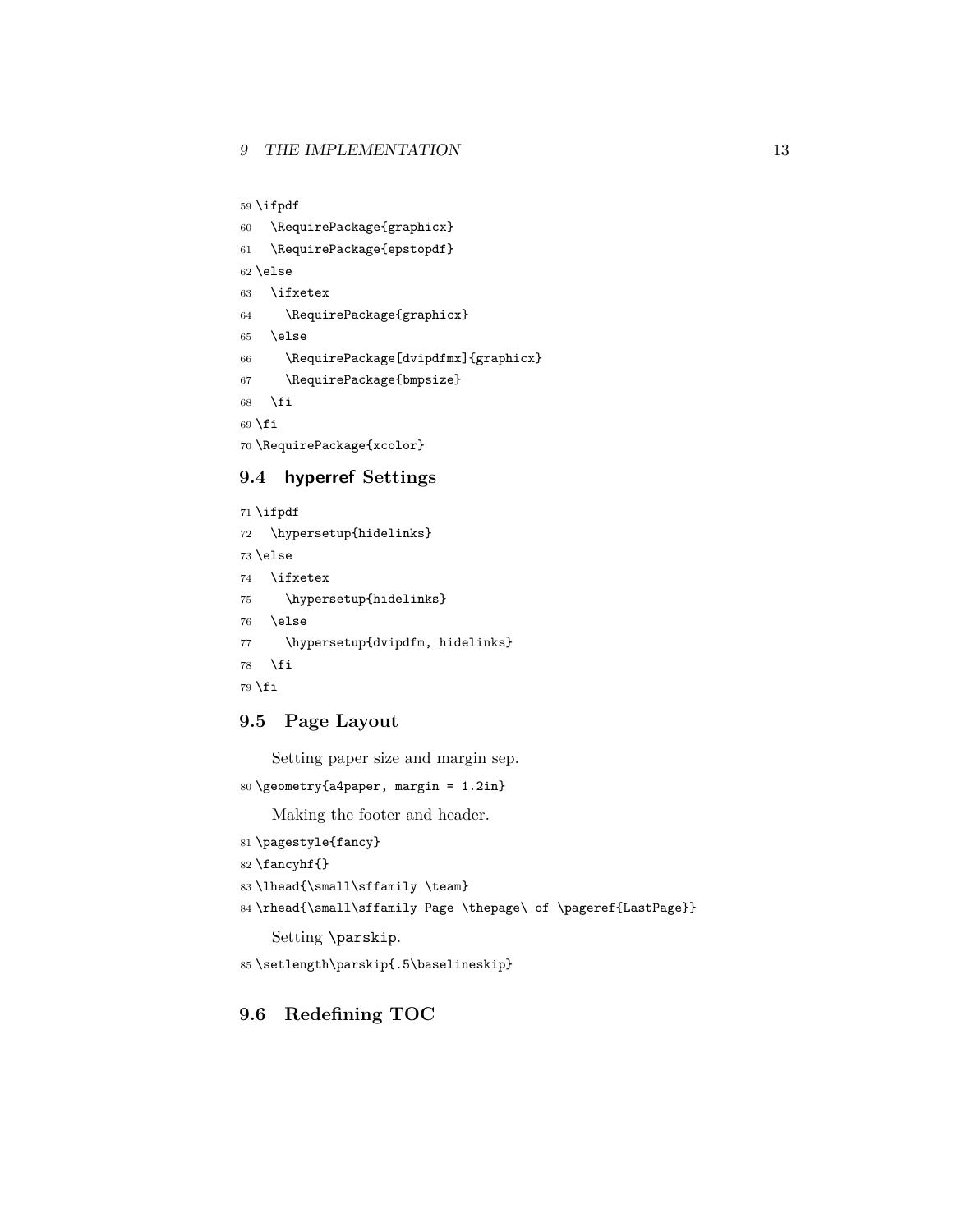#### *9 THE IMPLEMENTATION* 14

```
86 \renewcommand\tableofcontents{%
```

| 87 | \centerline{\normalfont\Large\bfseries\sffamily\contentsname\ |
|----|---------------------------------------------------------------|
| 88 | \@mkboth{%                                                    |
| 89 | \MakeUppercase\contentsname}{\MakeUppercase\contentsname}}%   |
| 90 | \vskip 5ex%                                                   |
| 91 | \@starttoc{toc}%                                              |
| 92 |                                                               |

#### **9.7 Mastering Floats, Figures and Tables**

Setting counters. Here totalnumber is the maximum number of floats on a text page, topnumber is the maximum number of floats at top of a text page and bottomnumber is the maximum number of floats at bottom of a text page. Obviously, we have  $totalnumber = topnumber + bottomnumber$ .

```
93 \setcounter{totalnumber}{4}
```

```
94 \setcounter{topnumber}{2}
```

```
95 \setcounter{bottomnumber}{2}
```
Setting float fractions.

```
96 \renewcommand{\textfraction}{0.15}
```

```
97\renewcommand{\topfraction}{0.85}
```

```
98 \renewcommand{\bottomfraction}{0.65}
```

```
99 \renewcommand{\floatpagefraction}{0.60}
```
Setting caption names.

```
100 \renewcommand{\figurename}{Figure}
```

```
101 \renewcommand{\tablename}{Table}
```
Setting graphic paths.

```
102 \graphicspath{{./}{./img/}{./fig/}{./image/}{./figure/}{./picture/}
103 {./imgs/}{./figs/}{./images/}{./figures/}{./pictures/}}
```
#### **9.8 Designing Sheets and their Relations**

Redefining \maketitle, which will check if the control sheet and titlepage should be printed.

```
104 \def\maketitle{%
```
- \let\saved@thepage\thepage
- \let\thepage\relax
- \ifMCM@opt@sheet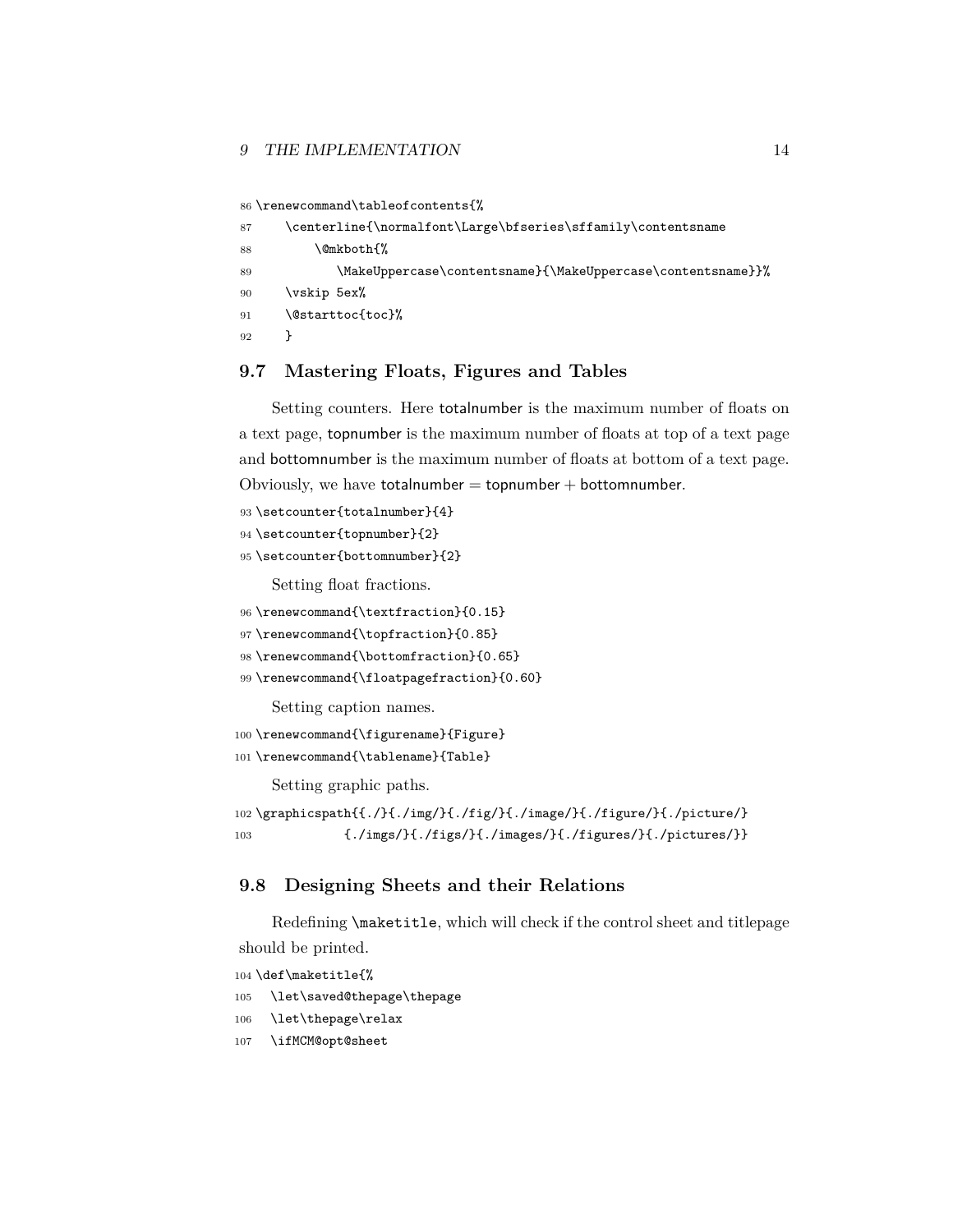- \makesheet
- \fi
- \newpage
- \ifMCM@opt@titlepage
- \MCM@maketitle
- \fi
- \newpage
- \let\thepage\saved@thepage
- \setcounter{page}{1}
- \pagestyle{fancy}

}

Making the abstract environment.

- \def\abstractname{Summary}
- \newbox\@abstract%
- 121 \setbox\@abstract\hbox{}%
- 122 \long\def\abstract{\bgroup\global\setbox\@abstract\vbox\bgroup\hsize\textwidth\leftskip1cm\riq
- 123 \def\endabstract{\egroup\egroup}
- \def\make@abstract{%
- 125 \begin{center}
- 126 \textbf{\abstractname}
- 127 \end{center}
- 128 \usebox\@abstract\par
- }

Making the keywords environment.

- \def\keywordsname{Keywords}
- \ifMCM@opt@CTeX
- \newbox\@keywords
- 133 \setbox\@keywords\hbox{}
- \def\keywords{\global\setbox\@keywords\vbox\bgroup\noindent\leftskip0cm}
- \def\endkeywords{\egroup}%
- \def\make@keywords{%
- 137 \par\hskip.4cm\textbf{\keywordsname}: \usebox\@keywords\hfill\par
- }
- \else
- \NewEnviron{keywords}{\xdef\@keywords{\expandonce\BODY}}
- \def\make@keywords{%
- 142 \par\noindent\textbf{\keywordsname}:
- 143 \@keywords\par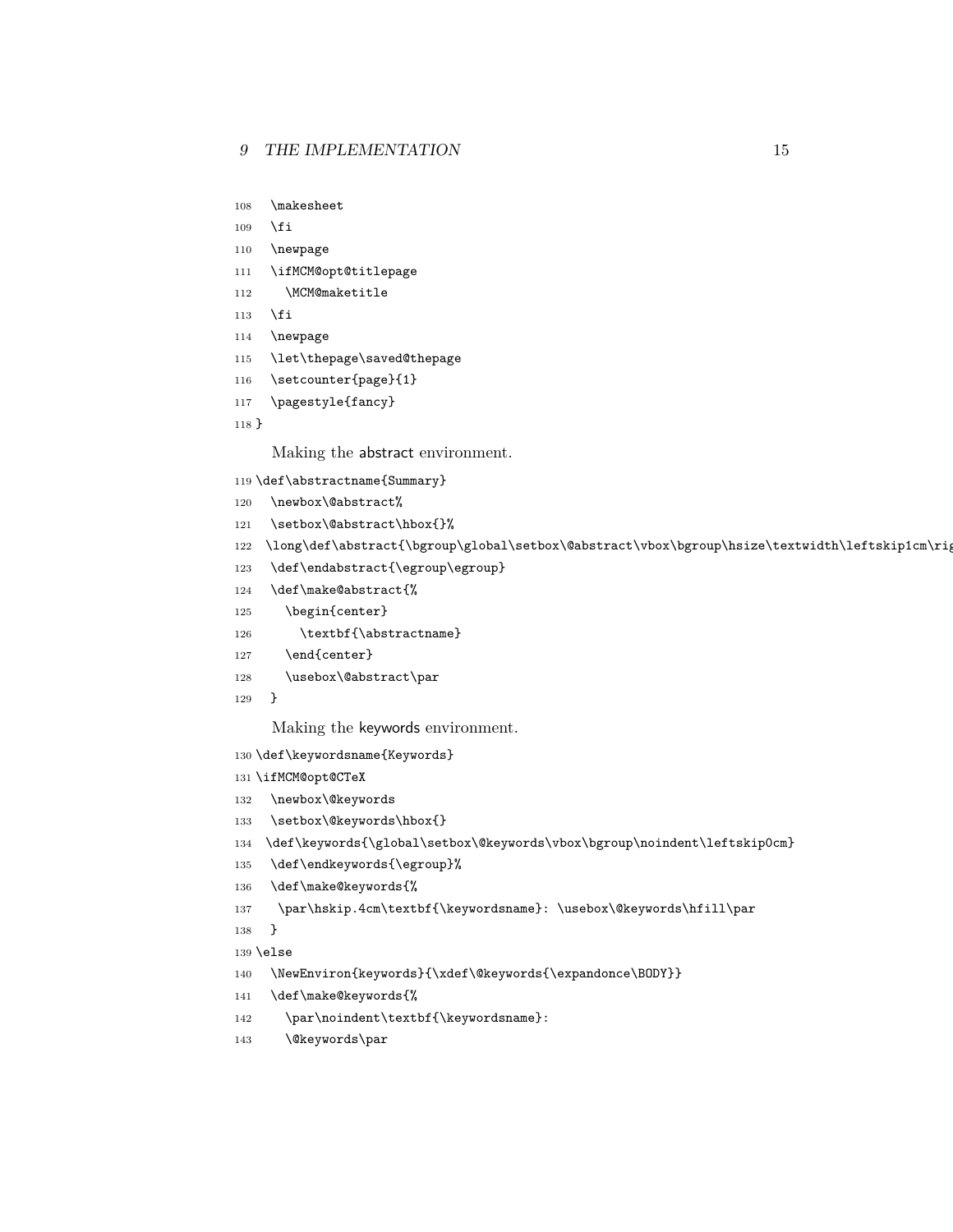```
144 }
```

```
145 \fi
```
#### \headset

```
146 \newcommand{\headset}{{\Large\the\year}\\MCM/ICM\\Summary Sheet}
```
Defining the \makesheet.

```
147 \newcommand{\problem}[1]{\mcmsetup{problem = #1}}
```

```
148 \def\makesheet{%
```
- 149 \pagestyle{empty}%
- 150 \null%
- 151 \vspace\*{-5pc}%
- 152 \begin{center}
- 153 \begingroup
- 154 \setlength{\parindent}{0pt}
- 155 \begin{minipage}{0.28\linewidth}
- 156 For office use only\\[4pt]
- 157 \makebox[0.15\linewidth][l]{T1}\rule[-2pt]{0.85\linewidth}{0.5pt}\\[4pt]
- 158 \makebox[0.15\linewidth][l]{T2}\rule[-2pt]{0.85\linewidth}{0.5pt}\\[4pt]
- 159 \makebox[0.15\linewidth][l]{T3}\rule[-2pt]{0.85\linewidth}{0.5pt}\\[4pt]
- 160 \makebox[0.15\linewidth][l]{T4}\rule[-2pt]{0.85\linewidth}{0.5pt}
- 161 \end{minipage}%
- 162 \begin{minipage}{0.44\linewidth}
- 163 \centering
- 164 Team Control Number\\[0.7pc]
- 165 {\Huge\textbf{\MCM@opt@tcn}}\\[1.8pc]
- 166 Problem Chosen\\[0.7pc]
- 167 {\Huge\textbf{\MCM@opt@problem}}
- 168 \end{minipage}%
- 169 \begin{minipage}{0.28\linewidth}
- 170 For office use only\\[4pt]
- 171 \makebox[0.15\linewidth][l]{F1}\rule[-2pt]{0.85\linewidth}{0.5pt}\\[4pt]
- 172 \makebox[0.15\linewidth][l]{F2}\rule[-2pt]{0.85\linewidth}{0.5pt}\\[4pt]

```
173 \makebox[0.15\linewidth][l]{F3}\rule[-2pt]{0.85\linewidth}{0.5pt}\\[4pt]
```

```
174 \makebox[0.15\linewidth][l]{F4}\rule[-2pt]{0.85\linewidth}{0.5pt}
```
- 175 \end{minipage}\par
- 176 \rule{\linewidth}{0.5pt}\par
- 177 \textbf{\headset}%
- 178 \par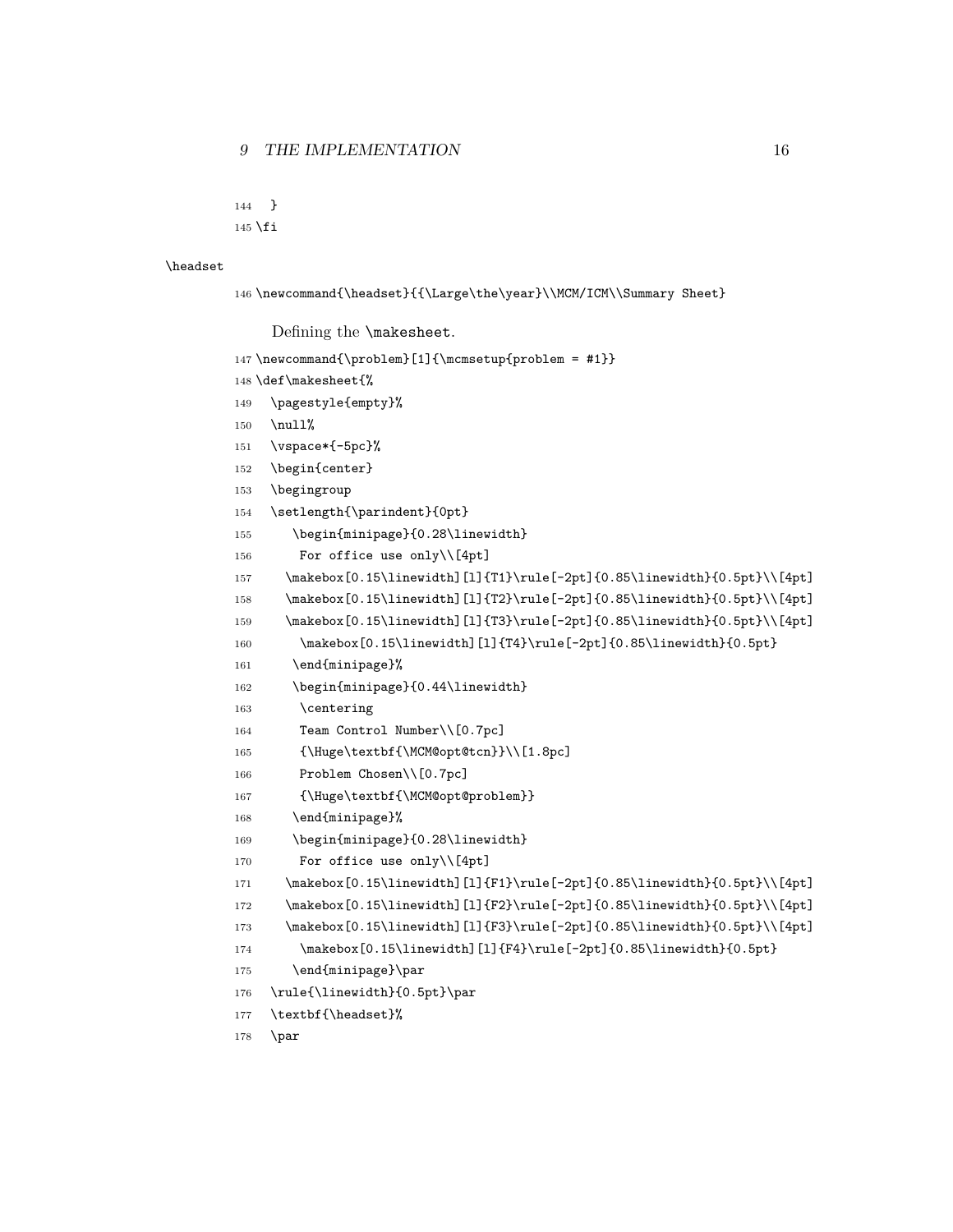```
179 \endgroup
```

```
180 \vskip 10pt%
```

```
181 \ifMCM@opt@titleinsheet
```
- 182 \normalfont \LARGE \@title \par
- \fi

```
184 \end{center}
```
\ifMCM@opt@keywordsinsheet

- \make@abstract
- \make@keywords

```
188 \else
```

```
189 \make@abstract
```

```
190 \fi}
```
Defining the \MCM@maketitle

```
191 \newcommand{\MCM@maketitle}{%
192 \begin{center}%
193 \let \footnote \thanks
194 {\LARGE \@title \par}%
195 \vskip 1.5em%
196 {\large
197 \lineskip .5em%
198 \begin{tabular}[t]{c}%
199 \@author
200 \end{tabular}\par}%
201 \vskip 1em%
202 {\large \@date}%
203 \end{center}%
204 \par
205 \vskip 1.5em%
206 \ifMCM@opt@abstract%
207 \make@abstract
208 \make@keywords
209 \overline{\text{f}i\text{}}210 }
```
## **9.9 Mathematics**

Theorems.

\newtheorem{Theorem}{Theorem}[section]